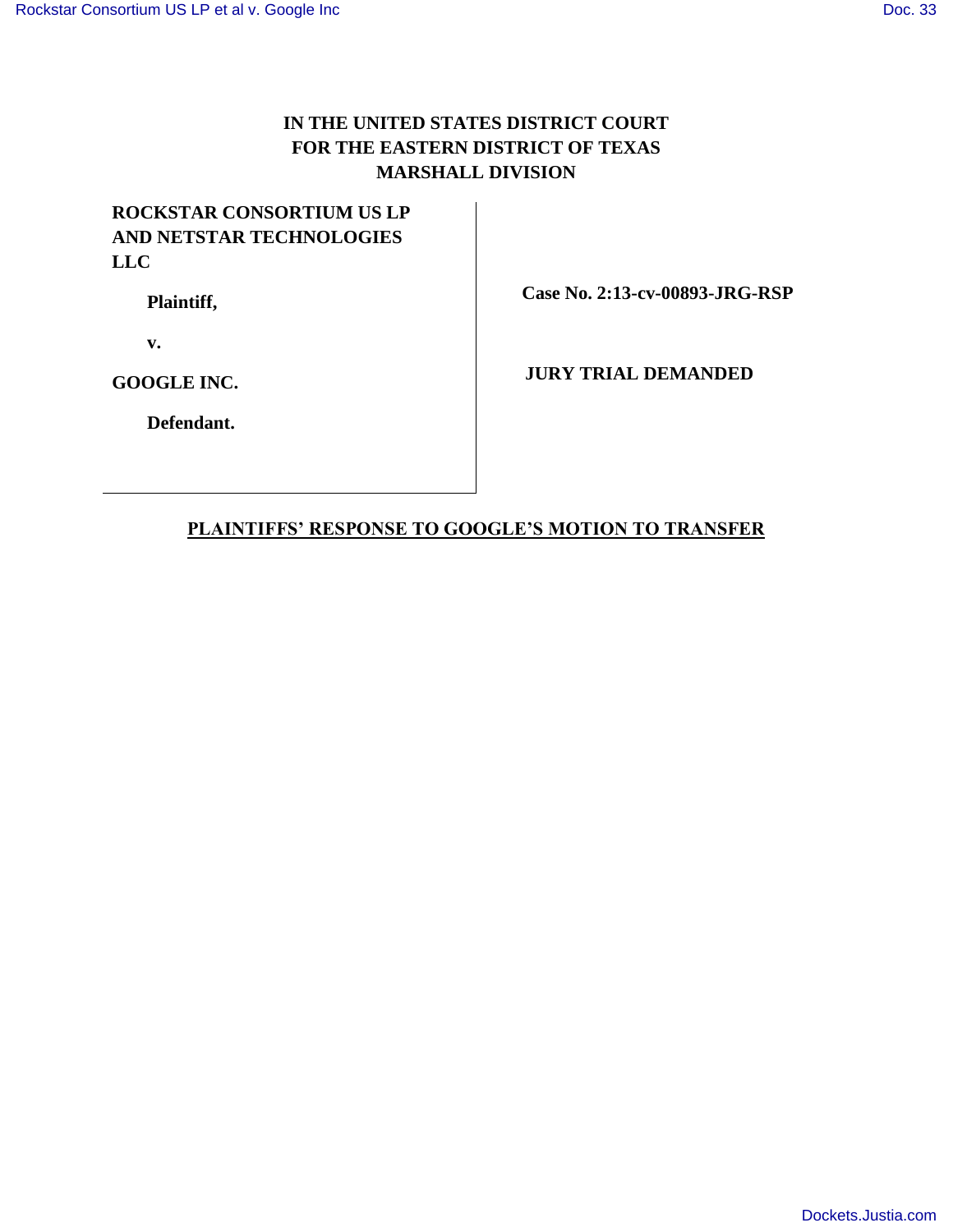# **TABLE OF CONTENTS**

| $I_{\cdot}$ |                 |                                                                        |                                                                              |  |
|-------------|-----------------|------------------------------------------------------------------------|------------------------------------------------------------------------------|--|
| II.         |                 |                                                                        |                                                                              |  |
|             | A.              |                                                                        |                                                                              |  |
|             | <b>B.</b>       |                                                                        |                                                                              |  |
|             | $\mathcal{C}$ . |                                                                        |                                                                              |  |
|             | D.              | Google's Factual Assertions Regarding the Accused Products and List of |                                                                              |  |
|             | 1.              |                                                                        |                                                                              |  |
|             | 2.              |                                                                        |                                                                              |  |
| III.        |                 |                                                                        |                                                                              |  |
|             | A.              |                                                                        |                                                                              |  |
|             |                 | 1.                                                                     | Google Cannot Show That the Relative Ease of Access to Sources               |  |
|             |                 |                                                                        | Google Cannot Meet Its Threshold Burden to Describe Its<br>a.                |  |
|             |                 |                                                                        | Even if All of Google's Sources of Proof Are in California,<br>$\mathbf b$ . |  |
|             |                 | 2.                                                                     |                                                                              |  |
|             |                 | 3.                                                                     | The Cost of Attendance for Willing Witnesses Favors Plaintiffs 13            |  |
|             |                 | $\overline{4}$ .                                                       | The Judicial Economy Factor Favors Plaintiffs and At a Minimum               |  |
|             | <b>B.</b>       |                                                                        |                                                                              |  |
|             |                 | 1.                                                                     | Court Congestion and Time to Trial Favors Transfer15                         |  |
|             |                 |                                                                        | 2. The Local Interests Are At a Minimum Neutral, as are the Final Two        |  |
| IV.         |                 |                                                                        |                                                                              |  |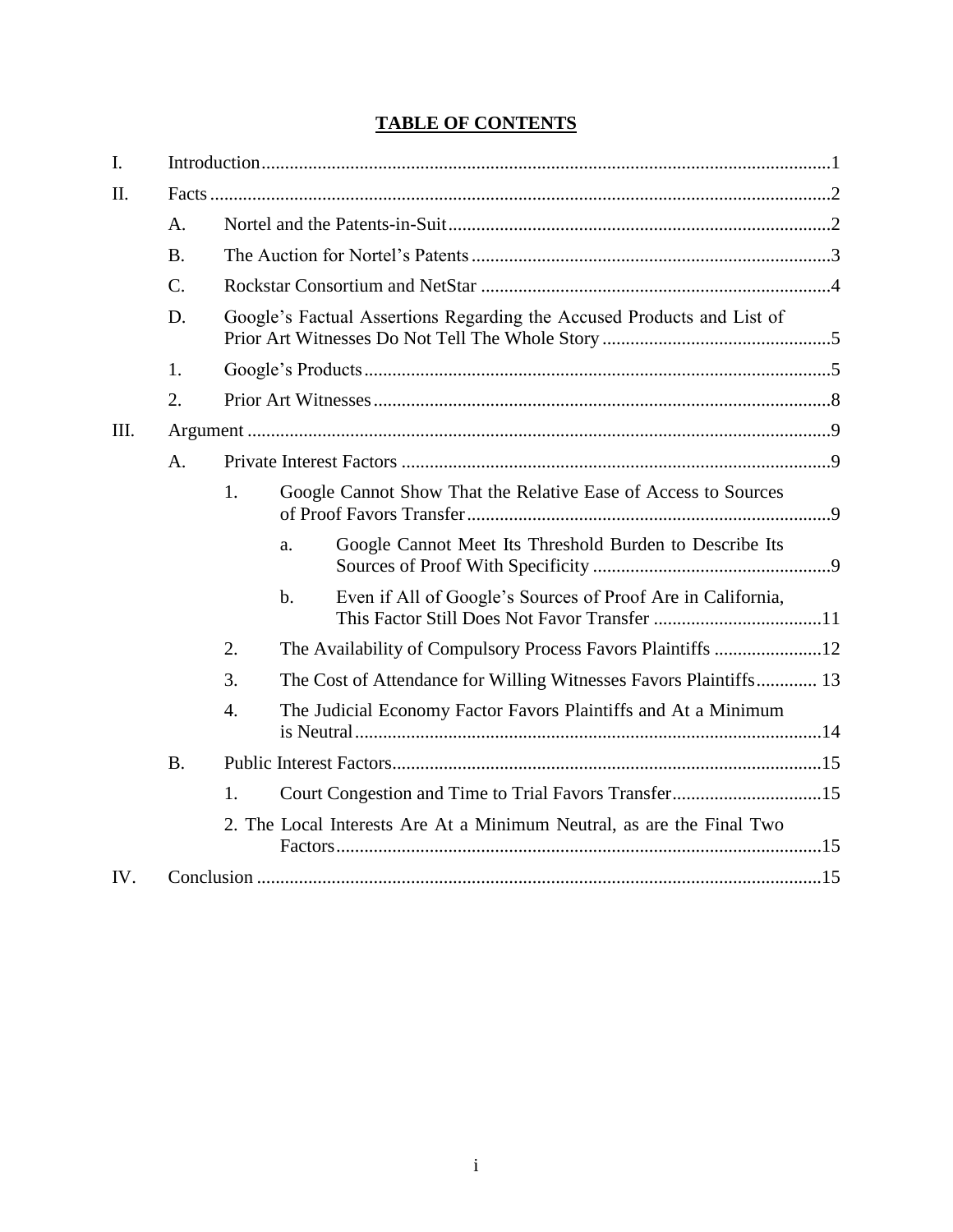# **TABLE OF AUTHORITIES**

## **Cases**

| Invensense, Inc. v. STMicroelectronics, Inc.,         |
|-------------------------------------------------------|
| N5 Techs., LLC v. Bank of America, N.A.,              |
| PersonalWeb Techs. LLC v. NEC Corp. et al.,           |
| Portal Techs., LLC v. IAC/Interactivecorp.,           |
| Portal Techs., LLC v. Yahoo! Inc.,                    |
| RPost Holdings, Inc. v. StrongMail Sys., Inc.,        |
| Thomas Swan & Co. v. Finistar Corp.,                  |
| TQP Dev., LLC v. Yelp Inc.,                           |
| U.S. Ethernet Innovations, LLC v. Samsung Elecs. Co., |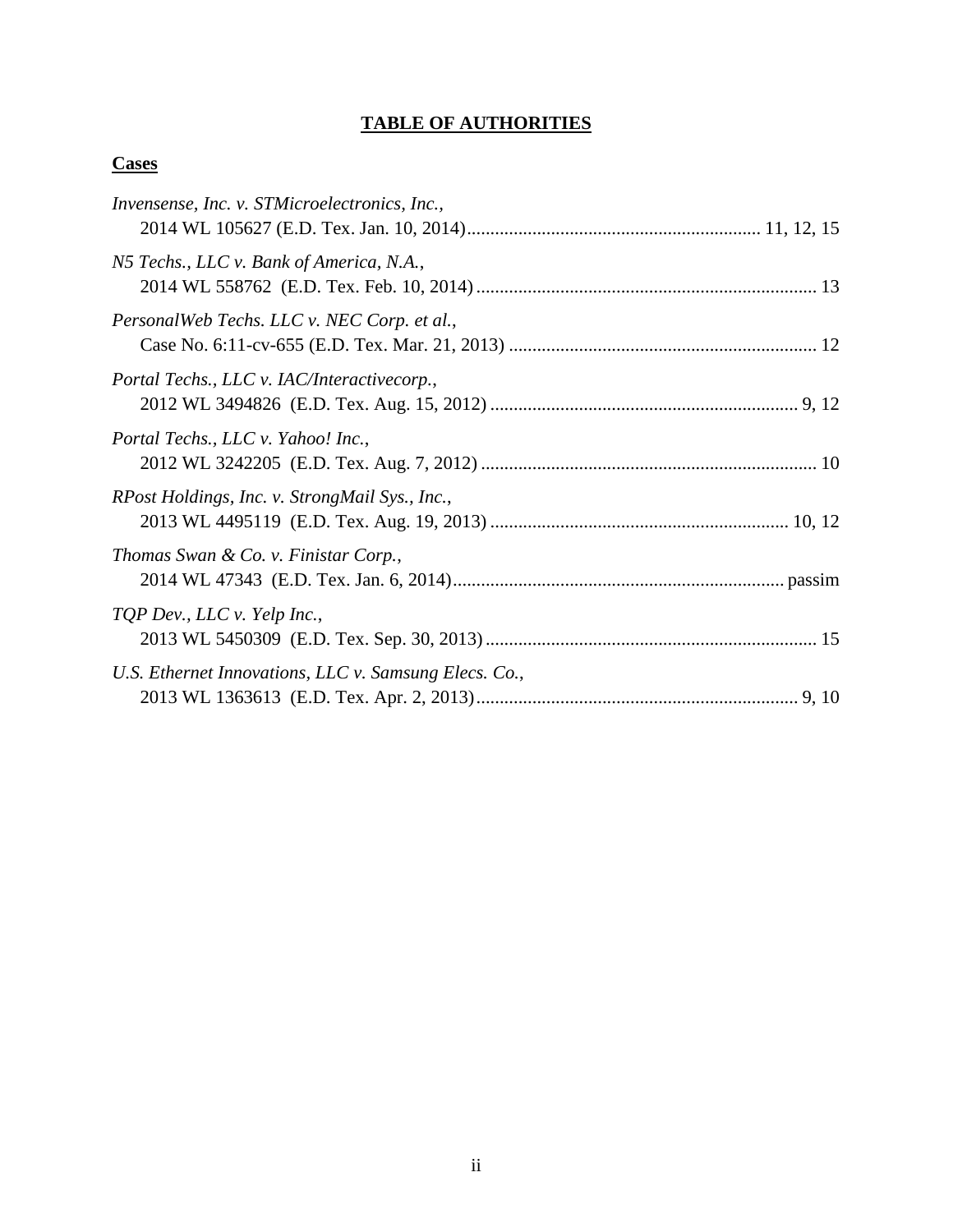## **I. Introduction**

Google's Motion to Transfer fundamentally ignores the deep and longstanding ties that this case has to this area—documents and witnesses from Plaintiffs who work and live in the Eastern District of Texas; third-party former employees of Nortel, the prior assignee of the patents-in-suit who once employed nearly 10,000 people at its U.S. headquarters in Richardson, Texas, and whose former employees have relevant knowledge in this case on at least willfulness and damages because they were involved in discussions with Google regarding the patents-in-suit; third-party companies that are equity owners of Plaintiffs whose headquarters are in the Dallas area; and, within trial subpoena range in Austin, Texas, the third-party prosecuting attorney of the patents-in-suit whose name appears thirty times in Google's answer.

Google's Motion relies primarily on its assertion that its documents and witnesses are in the Northern District of California. But Google is careful not to say that all its relevant documents or witnesses are there. Indeed, Google's own website shows that witnesses and document custodians with relevant information stretch from India to New York City to possibly this District. Google also does not claim that all documents are kept in California, instead contending at most that such documents are *accessible* from California (just as they likely would be from Google's offices in this District). Even assuming that all of Google's witnesses and custodians are based in California, however, that venue is still not clearly more convenient than this Distict. Recognizing this fact, Google also selectively cites cherry-picked prior art witnesses who live in the Northern District of California. Google ignores, however, that prior art witnesses live throughout the country—including in the Dallas area. In short, the facts here demonstrate that the Eastern District of Texas is the most convenient location for this suit. Google cannot meet its heavy burden to show that the Northern District of California is clearly more convenient.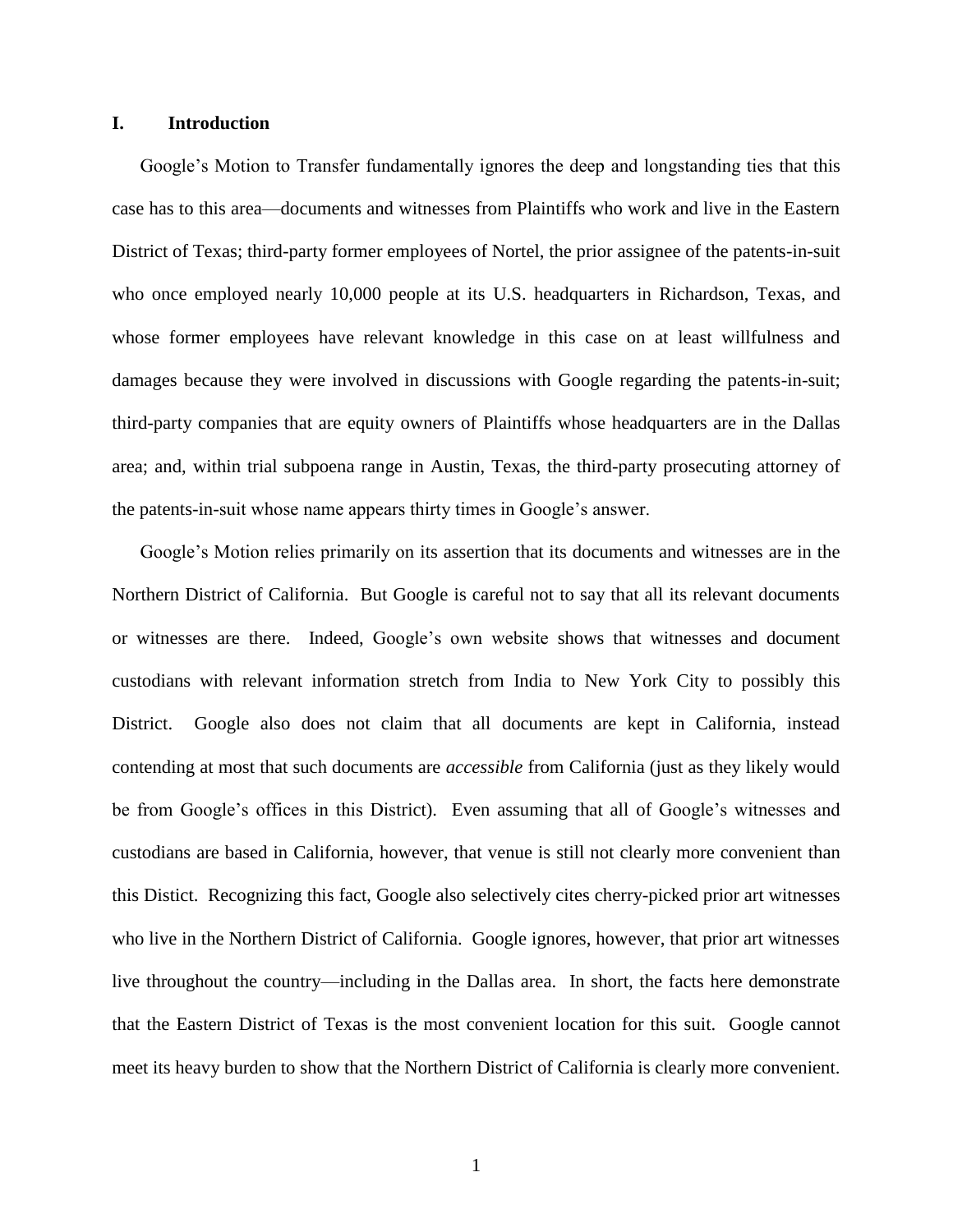## **II. Facts**

## **A. Nortel and the Patents-in-Suit**

Plaintiffs Rockstar Consortium US LP and NetStar Technologies LLC are the assignee and exclusive licensee, respectively, to the patents-in-suit that previously were held by Nortel. *See*  Declaration of Donald Powers ¶ 5. Although Nortel's international headquarters was in Ontario, Canada, its United States headquarters was in Richardson, Texas. *Id.* ¶ 6. Those offices were at the Lakeside campus—2221 Lakeside Boulevard. *Id.* ¶ 6. It encompassed over 800,000 square feet of office space, including two office buildings. *Id.* ¶ 7. The Lakeside campus was less than one mile from the Eastern District of Texas border. *Id.* ¶ 6. At its peak around the year 2000 the time the first of the patents-in-suit issued—nearly 10,000 employees worked for Nortel in the Dallas area, many living in the Eastern District of Texas. *Id.* ¶ 7.

For the prosecution of the patents-in-suit, Nortel's primary outside counsel was Bruce Garlick. At that time and to this day, Mr. Garlick has resided in Austin, Texas. Google itself acknowledges this fact. Motion at 7. Mr. Garlick appears on 6 of the 7 patents-in-suit. Google's answer and affirmative defenses cite his name approximately 30 times in its inequitable conduct defense. Google Answer, Dkt. 20, ¶¶ 62–230. The first issued of the patents-in-suit lists Vernon Williams as prosecution counsel. Mr. Williams resides in Florida. Motion at 7.

In January 2009, Nortel declared bankruptcy. At that time, over 2,000 employees still worked at Nortel's Richardson office, including the Nortel IP Law Group which focused on monetizing Nortel's patents. Powers Dec. ¶ 8; Declaration of Mark Hearn ¶ 4*.* At various times since 2000 through bankruptcy until Nortel sold its portfolio, the Nortel IP Law Group was based in Richardson. Hearn Dec. ¶ 4*.* After the bankruptcy, many of the employees who remained at Nortel focused on monetizing Nortel's patent assets, including the patents-in-suit. Hearn Dec.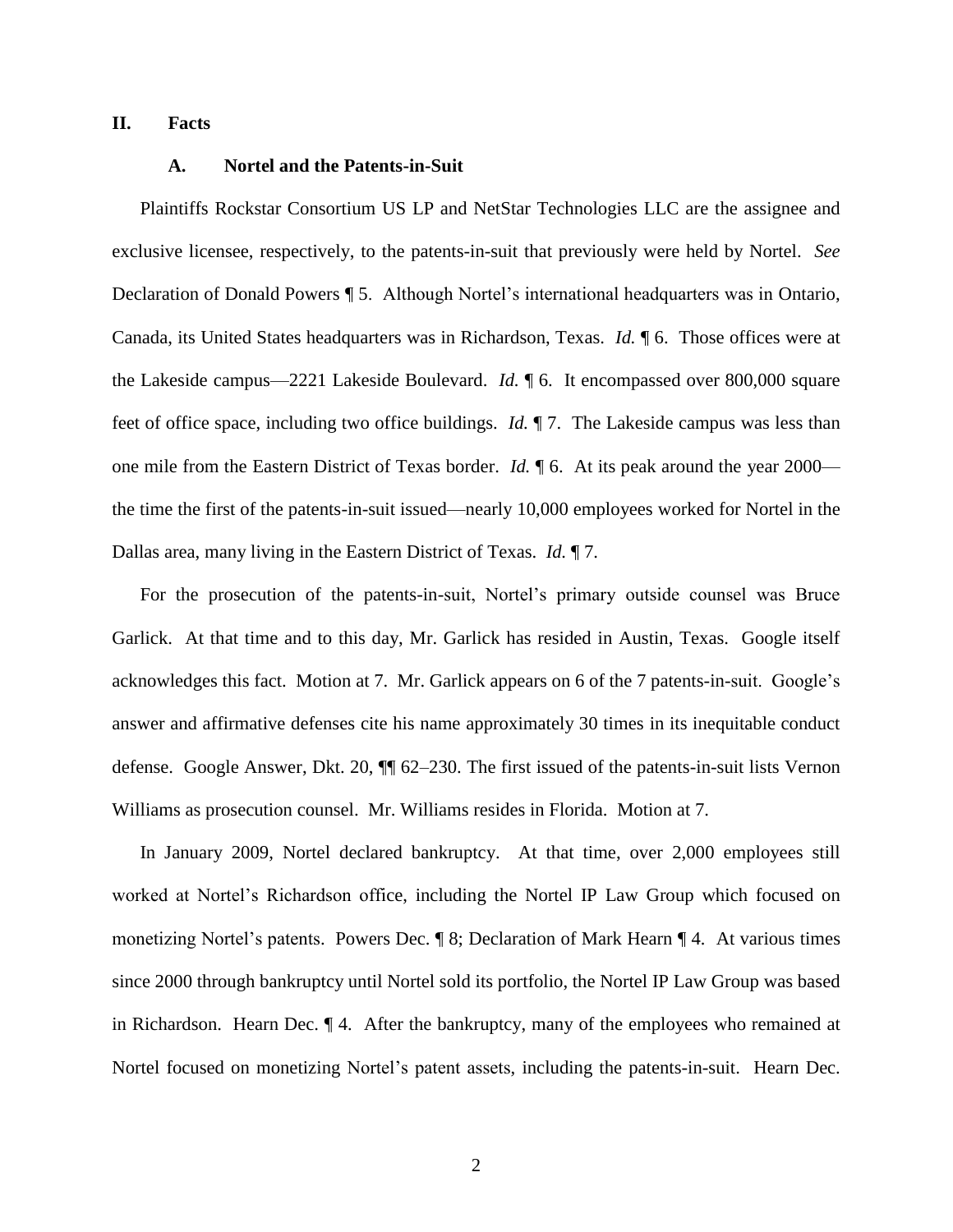¶ 5. In 2010, Nortel's intellectual property team specifically discussed the patents-in-suit with Google. *Id.* ¶ 6. Indeed, Nortel even presented to Google claim charts of the patents-in-suit during these discussions. *Id.* ¶ 7.

At least one of these former Nortel employees who discussed licensing the patents-in-suit with Google in 2010—Mark Hearn—currently works for Plaintiffs out of Plaintiffs' Plano, Texas office. Hearn Dec. ¶ 2. Other current employees with relevant knowledge currently live in this District and have lived in this District for 17 and 13 years, respectively. Powers Dec. ¶¶ 3, 23. In addition, numerous former Nortel employees in or near the Eastern District of Texas have knowledge of issues relevant to this case—particularly willfulness, Google's knowledge of the patents-in-suit, and the licensing and monetization efforts on the patents-in-suit. These individuals include Raj Krishnan, who lives and works in the Dallas area and who also met with Google in 2010; Art Fisher, who lives and works in the Dallas area; and Richard Weiss, who lives in the Eastern District of Texas. Powers Dec. ¶ 23; Hearn Dec. ¶ 3.

### **B. The Auction for Nortel's Patents**

In 2011, Nortel held an auction for its patents. Google made a "stalking horse" bid for the assets at \$900 million. Hearn Dec. ¶ 10. The head of patents and patent strategy for Google at that time, who likely has relevant knowledge regarding Google's bidding for the patents-in-suit, no longer works for the company and now lives on the East Coast. Exh. 1; Exh. 2 (discussing that person's role at the Nortel patent auction). Google ultimately lost the auction to the Rockstar group of companies which paid \$4.5 billion for the assets. Hearn Dec. ¶ 10. Rockstar Bidco US LP, a Delaware LP that was formed by the Rockstar group as the acquisition vehicle for the patents, purchased the assets from Nortel. Rockstar Bidco then transferred the patents to one of Plaintiffs here—Rockstar Consortium US LP ("Rockstar Consortium"). *Id.* ¶ 11.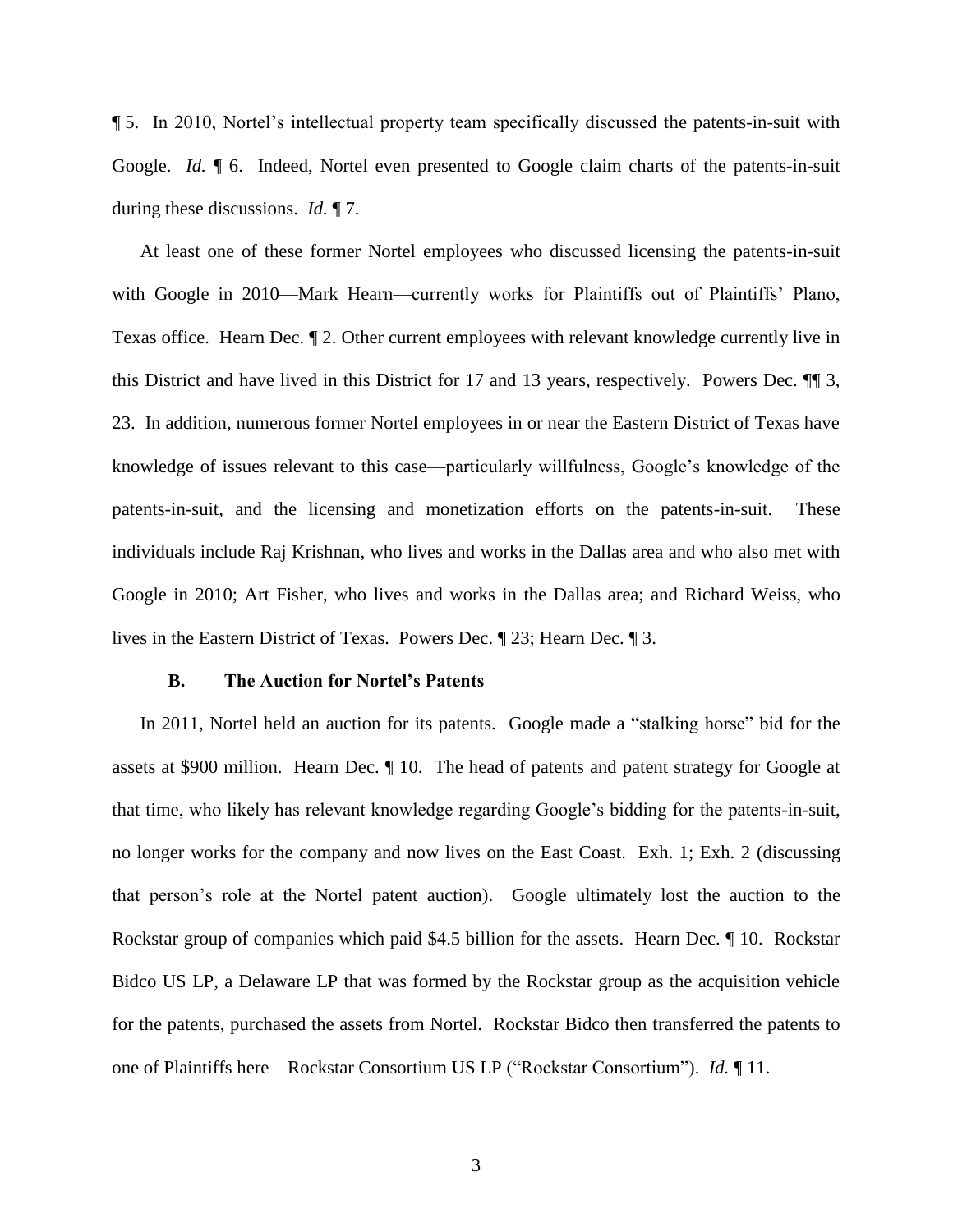The equity owners of Rockstar Consortium are Apple, BlackBerry, Ericsson, Microsoft, and Sony. Powers Dec. ¶ 9. Both BlackBerry and Ericsson's U.S. headquarters are in the Dallas area. Microsoft is in Seattle; Apple is in the Northern District of California; and Sony is in New Jersey. *Id.* ¶¶ 10–13. The third parties who advised Nortel in the auction are Lazard, based in New York, and Global IP Law Group in Chicago. *Id.* ¶ 14. The U.S. Nortel entity is now in New York and the Canadian entities are in Ontario. *Id.* ¶ 15. Rockstar Bidco, a separate entity from Rockstar Consortium with separate management, also is based in New York. *Id.* ¶ 16.

## **C. Rockstar Consortium and NetStar**

When the sale of the patents-in-suit closed in 2011, many of the former Nortel employees who worked in the IP group were hired by Rockstar Consortium. *Id.* ¶ 17. To hire the former Nortel employees in Canada, a separate Canadian corporation was established, Rockstar Consortium Inc. *Id.* Rockstar Consortium leased the former Nortel IP Group office space and file room at the Lakeside campus and its United States-based employees continued to work out those offices. *Id.* ¶ 18. The Canadian company entered into a services agreement to provide various services to Rockstar Consortium in support of its intellectual property business. *Id.* ¶ 17. In August 2012, Rockstar Consortium signed a seven-year lease for its current offices a short drive away from Richardson at Legacy Town Center in Plano, Texas, within the Eastern District of Texas. *Id.* ¶ 18. The move was completed in December 2012 as soon as the build-out was finished. It occurred because the new office provided more suitable office space and was an upgrade from the previous offices. *Id.* 19. Thus, documents concerning licensing and monetization—including communications with Google about the patents-in-suit—have resided in or near the Eastern District of Texas since their time of creation in the Nortel era. Hearn Dec.  $\P9.$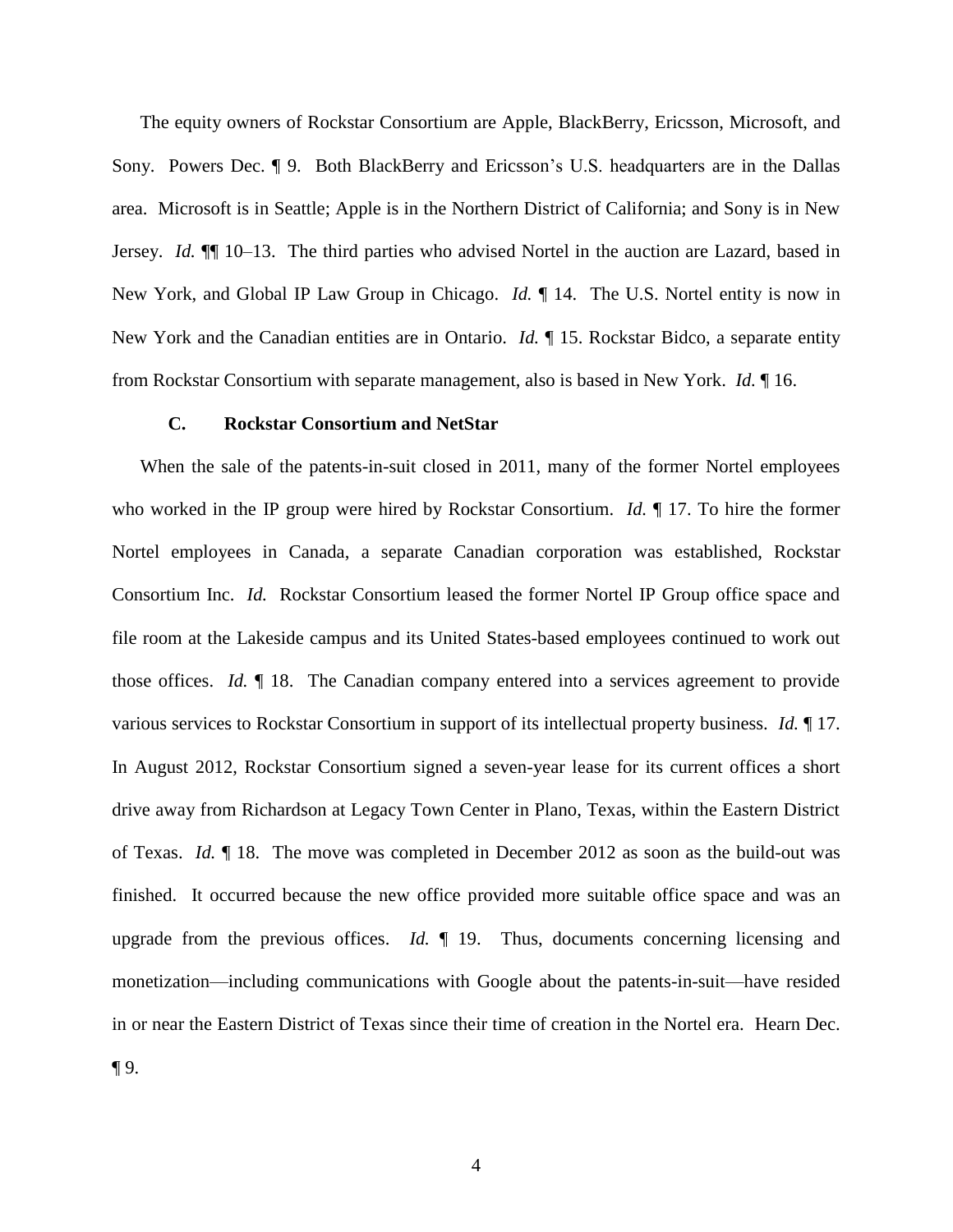Rockstar Consortium's Plano office is the company's only office, although some employees also work out of their homes in addition to working from the Plano office. Powers Dec. ¶ 20. The office contains 8,125 square feet, with 10 assigned offices, 2 guest offices, 4 conference rooms and 7 work areas in addition to storage space. *Id.* ¶ 19. Rockstar Consortium currently has 15 full-time employees. 5 employees work full-time out of the Plano office, while the others spend significant time there. *Id.* ¶ 21. No employee lives in California. *Id.* ¶ 22. Of the seven employees who likely have relevant information about the patents-in-suit, three work full-time out of the Plano office, two live in Pennsylvania, one lives in Colorado, and one lives in Florida. *Id.*  $\P$  23. In addition, Rockstar Consortium, Inc. employs approximately 21 employees in Canada and maintains its office in Ottawa, Canada. The Canadian employees routinely travel for work to Plano. Approximately four or fewer of those employees have relevant information about the lawsuit. *Id.* ¶ 25. It is significantly easier for those Canadian employees to travel to this District than to the Northern District of California. *Id.* ¶ 25. NetStar, the exclusive licensee, is a subsidiary of Rockstar Consortium based in Plano but with no separate employees. *Id.* ¶ 26.

## **D. Google's Factual Assertions Regarding the Accused Products and List of Prior Art Witnesses Do Not Tell The Whole Story**

#### **1. Google's Products**

Google's Motion implies that most, if not all, of its witnesses and documents related to Google Search and AdWords are at Google's headquarters in Mountain View, California within the Northern District of California. Google is careful, however, not to claim that all or nearly all of its relevant information is in the Northern District of California. Instead, without giving any details, Google uses vague phrases such as stating that operations for the products are "predominantly based" at its California headquarters, that "most employees" familiar with the business and financial aspects of the products work from headquarters, and that "key engineers"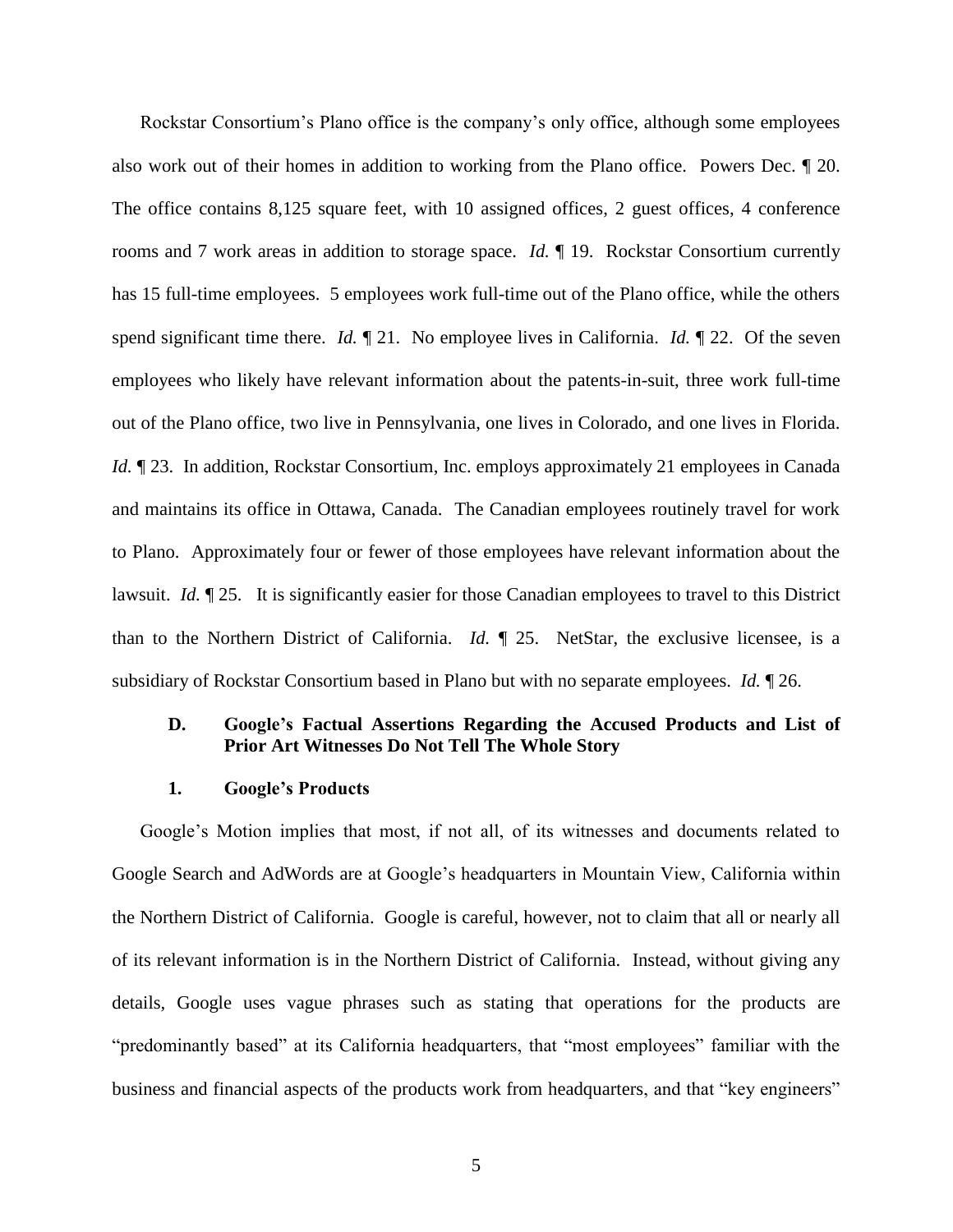on the products are based there as well. Motion at 2-3. The Declaration of Google employee Abeer Dubey on which Google bases this aspect of its Motion similarly does not provide details about where else or how much of this work Google performs outside California. The Dubey Declaration states that the "majority" of the development work for AdWords and Search historically "took place" at its California headquarters. Dubey Dec.  $\P$  7. It notably does not use the word "majority" when describing Google's current and "ongoing development efforts," stating only that the work is "predominantly based" at its California headquarters. *Id.* 

Similarly, Google is careful never to say that all its relevant documents reside at its Northern California headquarters. Instead, Google's Motion states that the relevant documents "are in, *or accessible from*," its headquarters. Motion at 3 (emphasis added). The Dubey Declaration is even more circumspect, stating only that the documents "are *available in* Mountain View, California, *or* are stored on Google's various secure servers, which *are accessible and ultimately managed from* Mountain View." Dubey Dec. ¶ 10 (emphasis added). Google never discusses where it actually created or stored those documents—or indeed whether other Google offices (including the ones in Texas) can "access" those same documents.

Based on Google's own information, however, it appears that Google has a significant number of relevant employees and documents in at least India and New York City. For example, Google's own website describes its Bangalore, India office as working on "Ads" and "Search" and "developing key components of next-generation search infrastructure." Exh. 3. Indeed, the Bangalore office states that they "do important back-end work for AdWords." *Id.*

Likewise, Google's New York office appears to be heavily involved in the accused products. According to publicly-available data, one of Google's last major updates to its search engine was through the Colossus project in 2010. As one article stated, "real-time search requires a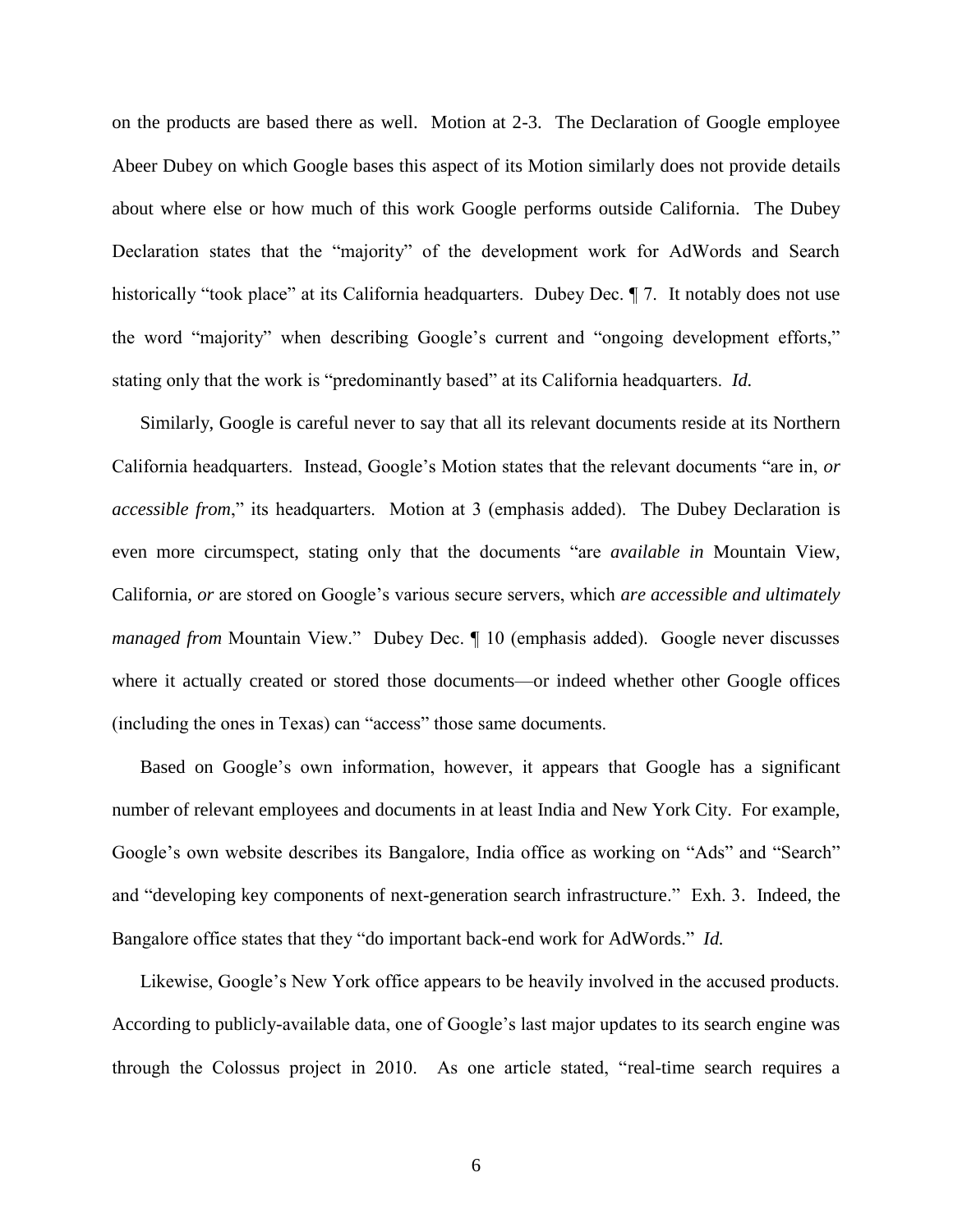very specialized tool, and Google built one. Internally the successor to Google's famed Google File System, was code named Colossus." Exh. 4, "Google's Colossus Makes Search Real-Time By Dumping MapReduce," Sep. 11, 2010. According to Google's website, however, the Colossus project runs out of New York City, not California. Exh. 5 (noting that as of 2010, one employee in New York was the "Director of Display Ads and Storage" who led the team for Colossus). Google's website notes that engineers in its New York office work on "Search" and "Ads." Exh. 6. And its New York office also is "the company's North American sales headquarters." Exh. 7. Neither Google's Motion nor Declaration provides any information at all on India or New York, or other locations where relevant information exists.

Google also maintains that "[n]one of the employees" in its Eastern District of Texas office "work on any of the accused instrumentalities identified in the Complaint." Dubey Dec. ¶ 9. A search of Google's job listings for its Dallas office, however, suggests otherwise. One job opening is for an Operations Engineer who is part of a team "responsible for monitoring the state-of-the-art physical infrastructure behind Google's powerful search technology." Exh. 8.

Moreover, Google's data centers in the United States—which help match the search and the advertising and therefore are at least related to the accused products—are closer to this District than to California. Google's website lists 6 data centers in the United States. Only one is on the West Coast, while three are in the Southeast, one is in Iowa, and one is in Oklahoma. Exh. 9.

Finally, Google does not include any information about at least one of its processes for "receiving search requests from a user, using its search engine to generate search results based at least in part on the search term, selecting . . . a relevant advertisement, . . . and providing the search results together with the particular advertisement to the user." *E.g.,* Complaint ¶ 15. While Google Search plus AdWords provides that technology to Google's sites, Google also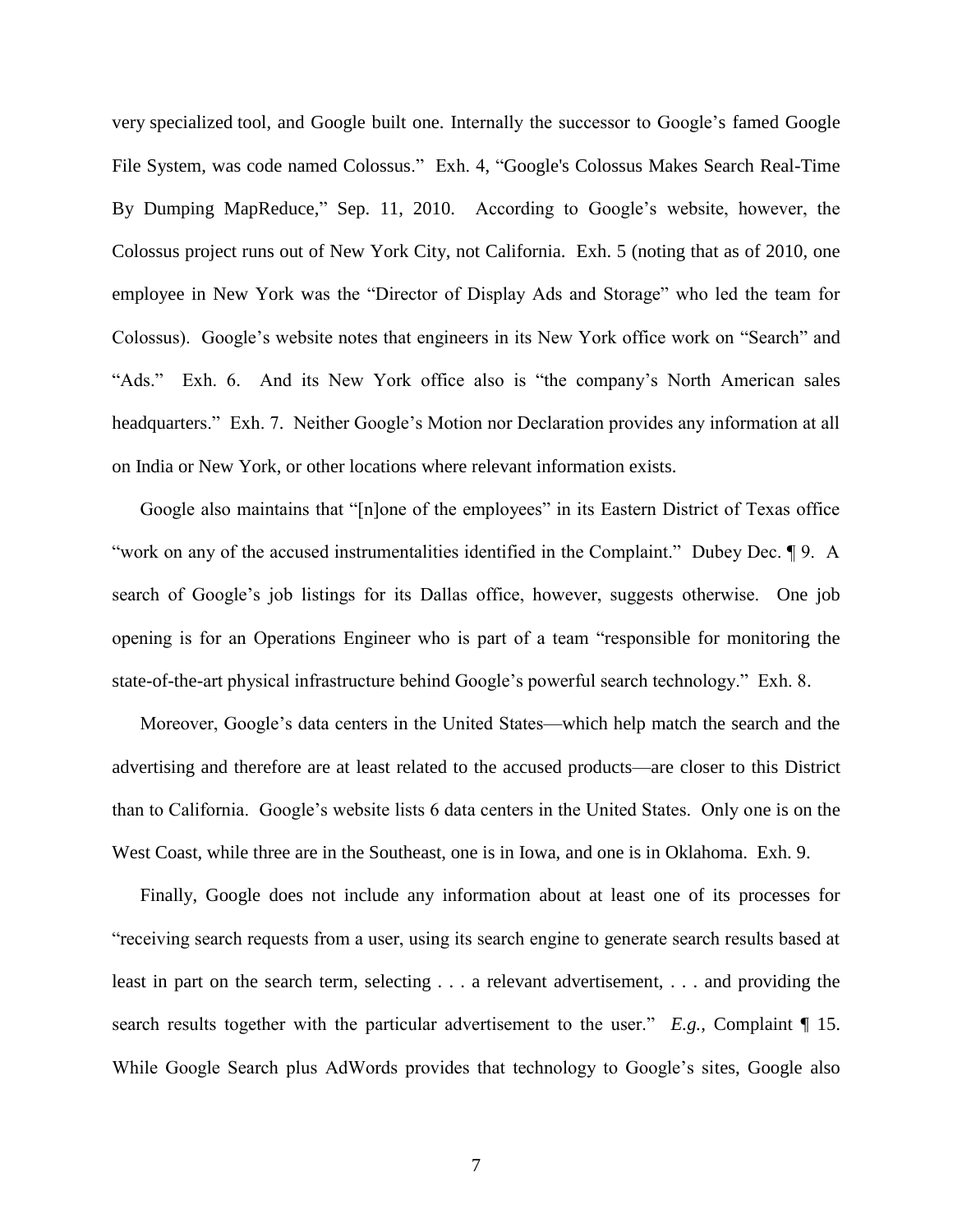provides that same service for third-party sites. Google has provided no information about its provision of search-plus-advertising to third parties. Two of its biggest customers, however, are on the East Coast—IAC Corporation, based in New York; and AOL, based in Virginia. Exhs. 10–11. Locally, the CBS affiliate in Dallas uses Google's search-plus-advertising-service. Exh. 12. Google also cannot claim surprise that the complaint covers providing search-plusadvertising to other websites since Nortel presented claim charts to Google in 2010 regarding how Google infringes through its provision of services to third parties. Hearn Dec.  $\sqrt{7}-8$ .

## **2. Prior Art Witnesses**

Google also heavily relies on the presence of supposed prior art witnesses—both Google employees and non-employees—it identifies in the Northern District of California. This list appears to be cherry-picked to support its motion to transfer. Google filed this motion before serving its invalidity contentions. Notably, Google makes no representation that this identified art is the only art on which it will rely. Having known about the patents-in-suit since 2010, Google presumably has a good idea of the prior art on which it intends to assert in its invalidity contentions. Yet it intentionally does not present that complete information in its Motion.

Examining the prior art patents cited in the patents-in-suit reveals a different story. For example, of the 45 named inventors on the prior art patents, 9 resided in the Northern District of California at the time. Exh. 13. The remainder are scattered throughout the U.S., including 1 in the Dallas area and 15 on the East Coast. *Id.* Of the 18 U.S. patent families cited, 5 have at least one named inventor from the Northern District of California while 5 are from the East Coast. *Id.* One patent has a sole named inventor listed as being from the Dallas area. *Id.*; *see also* Exh. 14. That inventor appears to still reside in the Dallas area. Exh. 15. And of the 16 companies among the patents listing assignment information, 4 are in the Northern District of California, 5 are on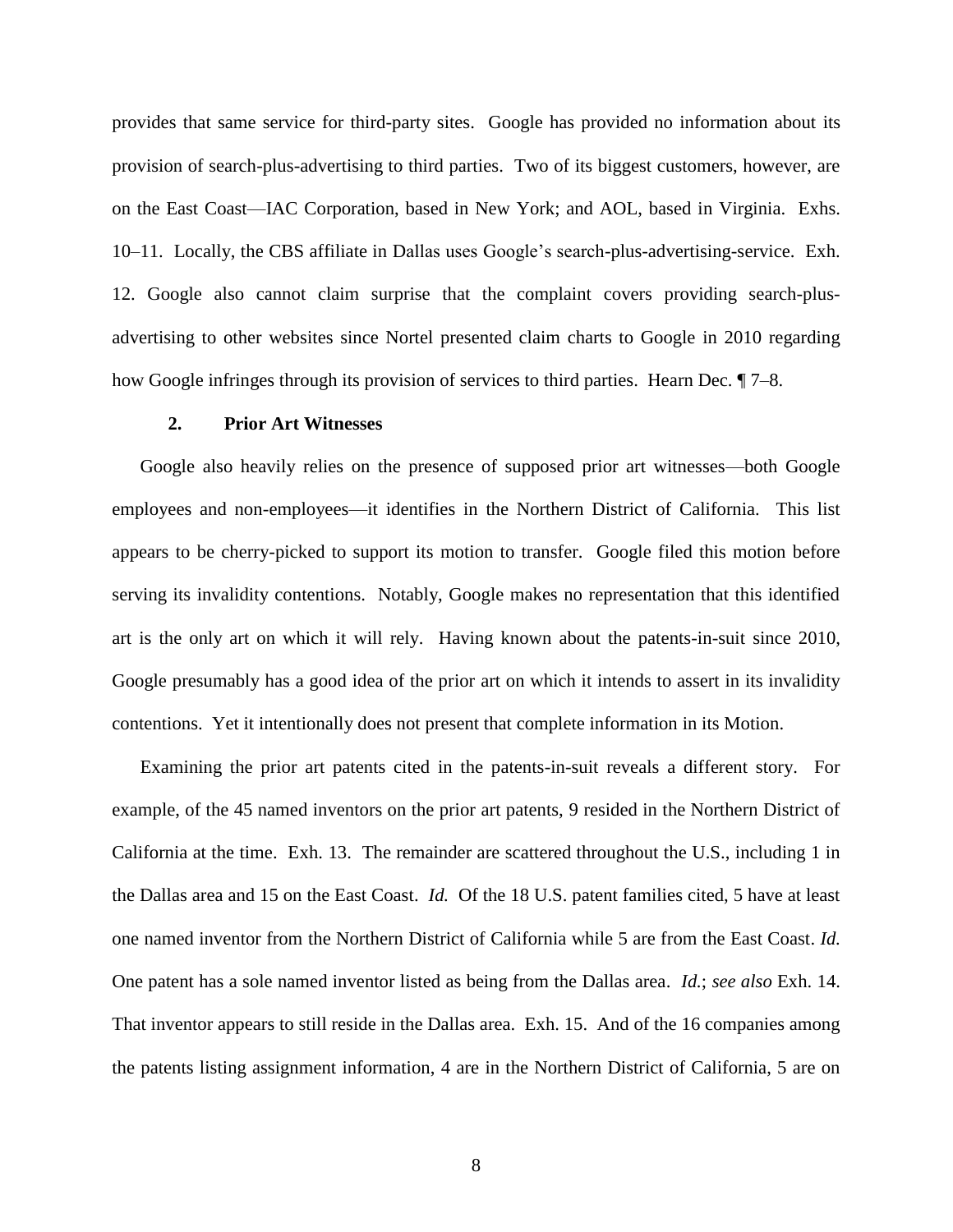the East Coast, 3 are in Colorado, 1 is Dallas, 1 is in Seattle, 1 is in Ohio, and 1 is overseas. Exh. 13. In short, the prior art is not somehow uniquely centered in the Northern District of California. Rather, it is distributed throughout the United States—including in the Dallas area.

Finally, the first prior art website Google lists in its motion is Excite. Motion at 3. Google states that Excite was acquired by Ask Jeeves, now Ask.com—which is based in California. *Id.*  at 4. But Google omits that according to its own Exhibit, IAC acquired Ask.com in 2005. Dkt. 18-5 at 13. And IAC has recently told this Court that the employees most knowledgeable about its website are in the New York area. *Portal Techs., LLC v. IAC/Interactivecorp.*, 2012 WL 3494826 at \*2 (E.D. Tex. Aug. 15, 2012) (Payne, J.) (denying motion to transfer).

## **III. Argument**

Analyzing a motion to transfer venue requires first determining whether the judicial district to which transfer is sought is a district in which the claim could have been filed. *See, e.g., Thomas Swan & Co. v. Finistar Corp.*, 2014 WL 47343 at \*2 (E.D. Tex. Jan. 6, 2014) (Gilstrap, J.). Because Plaintiffs could have filed in the Northern District of California, the transfer analysis depends on four private interest factors and four public interest factors with which this Court is well familiar and Google also cites. *Id.* No single factor is dispositive, and the factors are not necessarily exhaustive or exclusive. *Id.* Google bears the burden to prove that the Northern District of California is "'clearly more convenient.'" *Id.* (quoting cases).

## **B. Private Interest Factors**

## **5. Google Cannot Show That the Relative Ease of Access to Sources of Proof Favors Transfer**

**a. Google Cannot Meet Its Threshold Burden to Describe Its Sources of Proof With Specificity**

Google bears the burden to "identify its sources of proof with some specificity such that the Court may determine whether transfer will increase the convenience of the parties." *U.S.*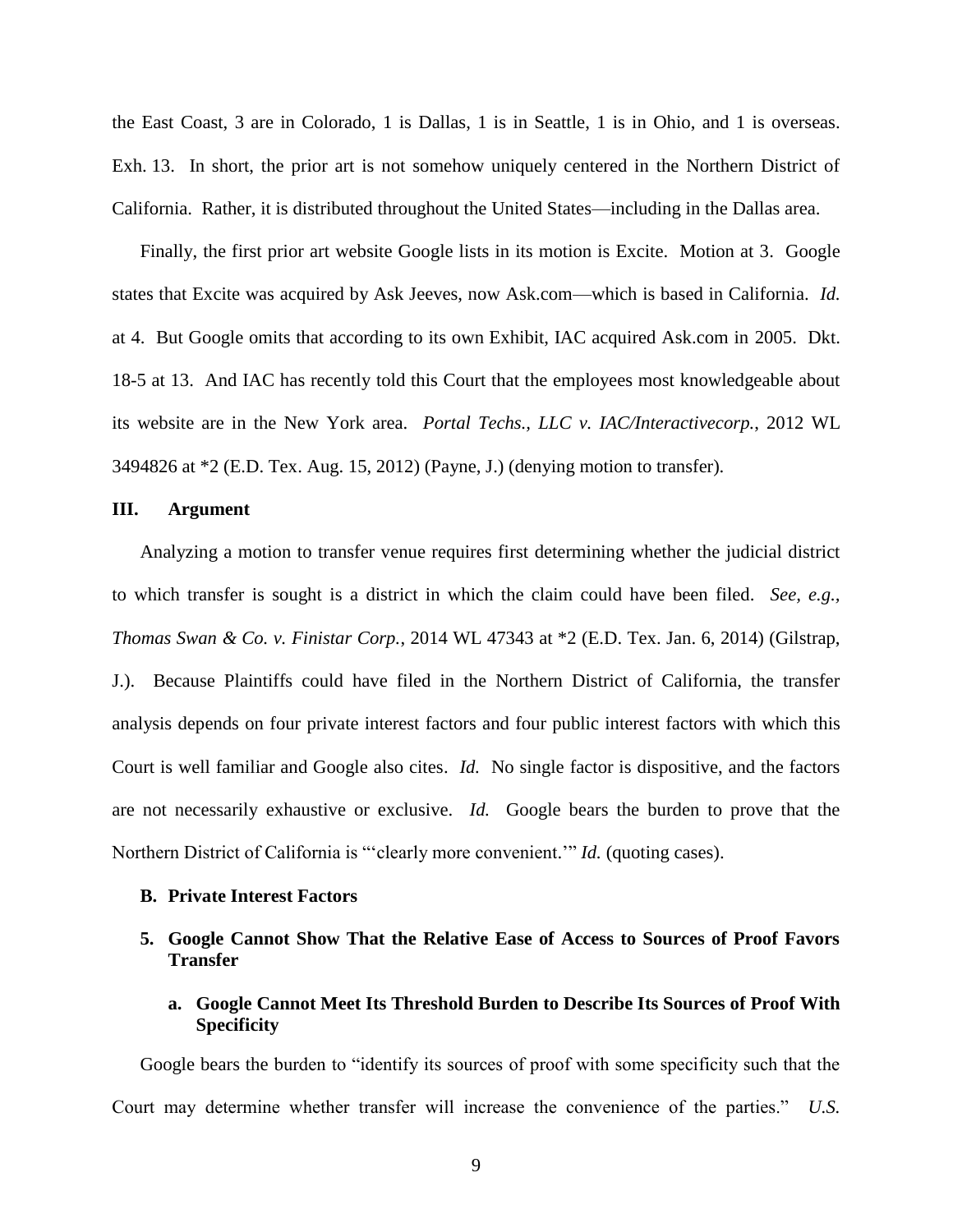*Ethernet Innovations, LLC v. Samsung Elecs. Co.*, 2013 WL 1363613 at \*2 (E.D. Tex. Apr. 2, 2013) (Love, J.) (citing cases); *RPost Holdings, Inc. v. StrongMail Sys., Inc.*, 2013 WL 4495119 at \*3 (E.D. Tex. Aug. 19, 2013) (Gilstrap, J.) (noting that movant "has failed to meet (or even address) the burden imposed upon it"). As in *Ethernet Innovations*, "[p]roblematically, the Court is asked to presume the bulk of relevant evidence would come from the accused infringer, yet it has not been given the full picture as to the location of relevant sources of proof." 2013 WL 1363613 at \*3. Google fails this threshold burden for at least three independent reasons.

*First*, Google has not identified the type or quantity of documents in its offices outside the Northern District of California. Google's own Motion necessarily implies that at least some documents exist in other locations, yet it is silent about these places. Google selectively omits descriptions of the amount or quantity of documents in California, using only vague descriptors. Google's own website demonstrates that a significant amount of relevant material exists at least in India and in New York, and perhaps even in their Eastern District of Texas office. Exhs. 3, 5– 9. *Cf. Portal Techs., LLC v. Yahoo! Inc.*, 2012 WL 3242205 at \*2-3 (E.D. Tex. Aug. 7, 2012) (finding factor neutral because company had relevant employees in both California and India).

*Second*, Google's Motion is silent on the location of its documents. Google states that all relevant documents are either "in, or accessible from" Mountain View. Motion at 3. But they do not specify which documents are in Mountain View and which are merely accessible from there. Google again is intentionally vague on the issue and thus cannot meet its burden. To the extent "access" to documents alone matters, it cuts strongly against Google. If Google's office in California can access these documents, presumably so too can Google's office in Frisco, Texas.

*Third*, Google does not discuss sources of proof related to providing search-plus-advertising to third-party websites. Google must show where relevant information exists for all uses of the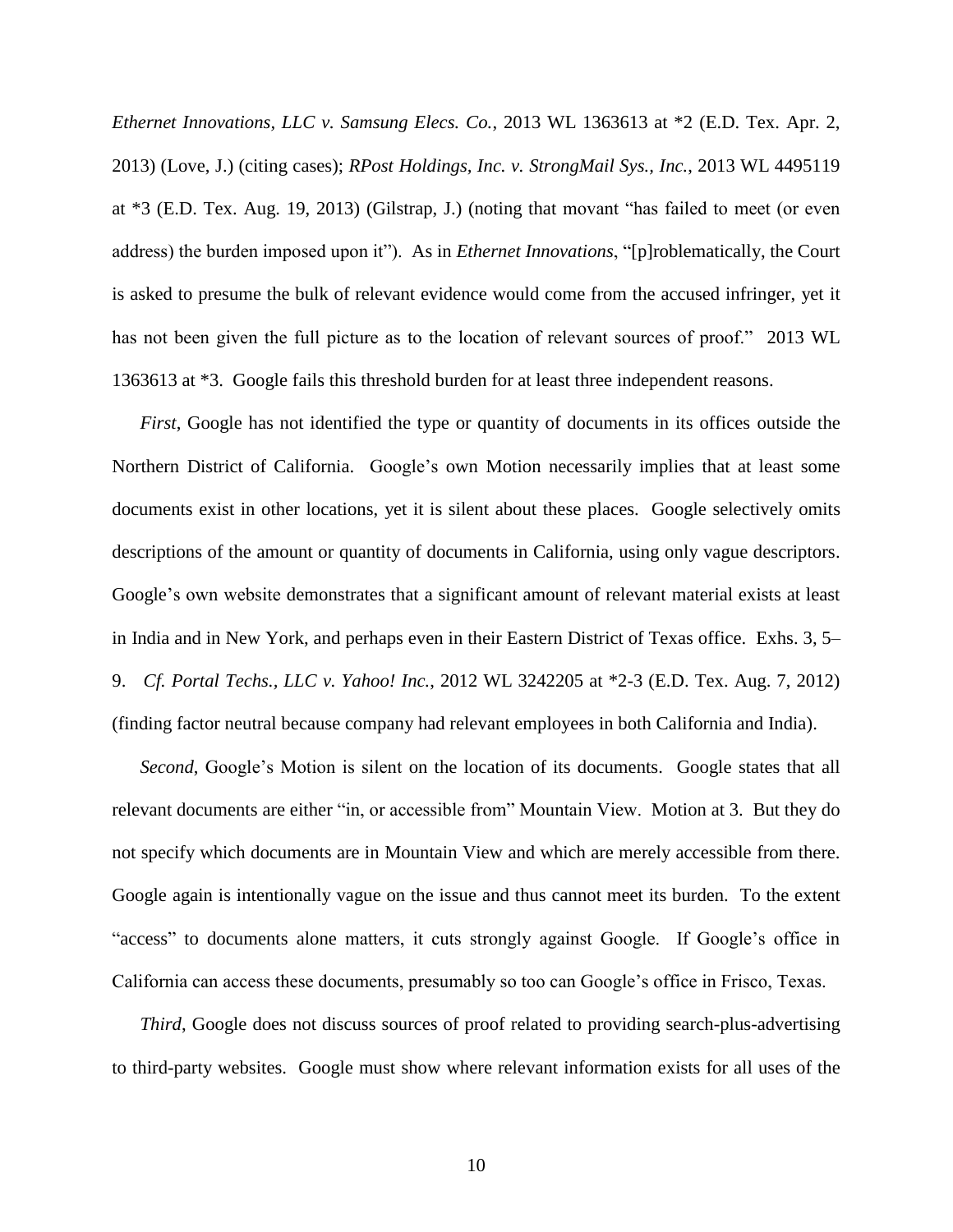accused processes, yet Google does not even attempt to make that showing. While Google may argue that the complaint does not specifically state "Google's process of providing search plus advertising to third parties," that argument is unavailing. The complaint on its face is broad enough to cover all of Google's processes and methods, including to third parties. Google also knew that Nortel previously had provided claim charts on this very type of infringement.

## **b. Even if All of Google's Sources of Proof Are in California, This Factor Still Does Not Favor Transfer**

Wrongly assuming that almost all of Google's documents are in the Northern District of California does not change the analysis. While the bulk of documents generally reside with the infringer, courts routinely look to other sources of proof such as Plaintiffs' and third parties' documents. Given the extensive third-party involvement in the auction and the prior history between Nortel and Google, sources of proof in other locations will exist. Here, as described above, other sources of proof include Rockstar's own files in Plano and Canada; BlackBerry and Ericsson's documents in the Dallas area; the prosecuting attorney's documents in Austin; and the numerous third parties located in New York or other places closer to this District.

Google also contends that this Court should discount Rockstar's presence here because it is a recent creation. But Google ignores that for over a decade before suit, Nortel, and then Rockstar Consortium, ran monetization of the patents-in-suit out of Richardson, less than a mile from the Eastern District of Texas border. In *Invensense, Inc. v. STMicroelectronics, Inc.*, Judge Gilstrap recognized that a court could consider "evidence extremely close by" the Eastern District of Texas, where a company was less than a mile from the border and was therefore "trivially near" the Eastern District of Texas. 2014 WL 105627 at \*2, \*7 (E.D. Tex. Jan. 10, 2014); *see also Thomas Swan*, 2014 WL 47343 at \*3 (considering companies "within or immediately adjacent to EDTX"). And in *RPost*, the Court found that the Texas office of a Delaware company was not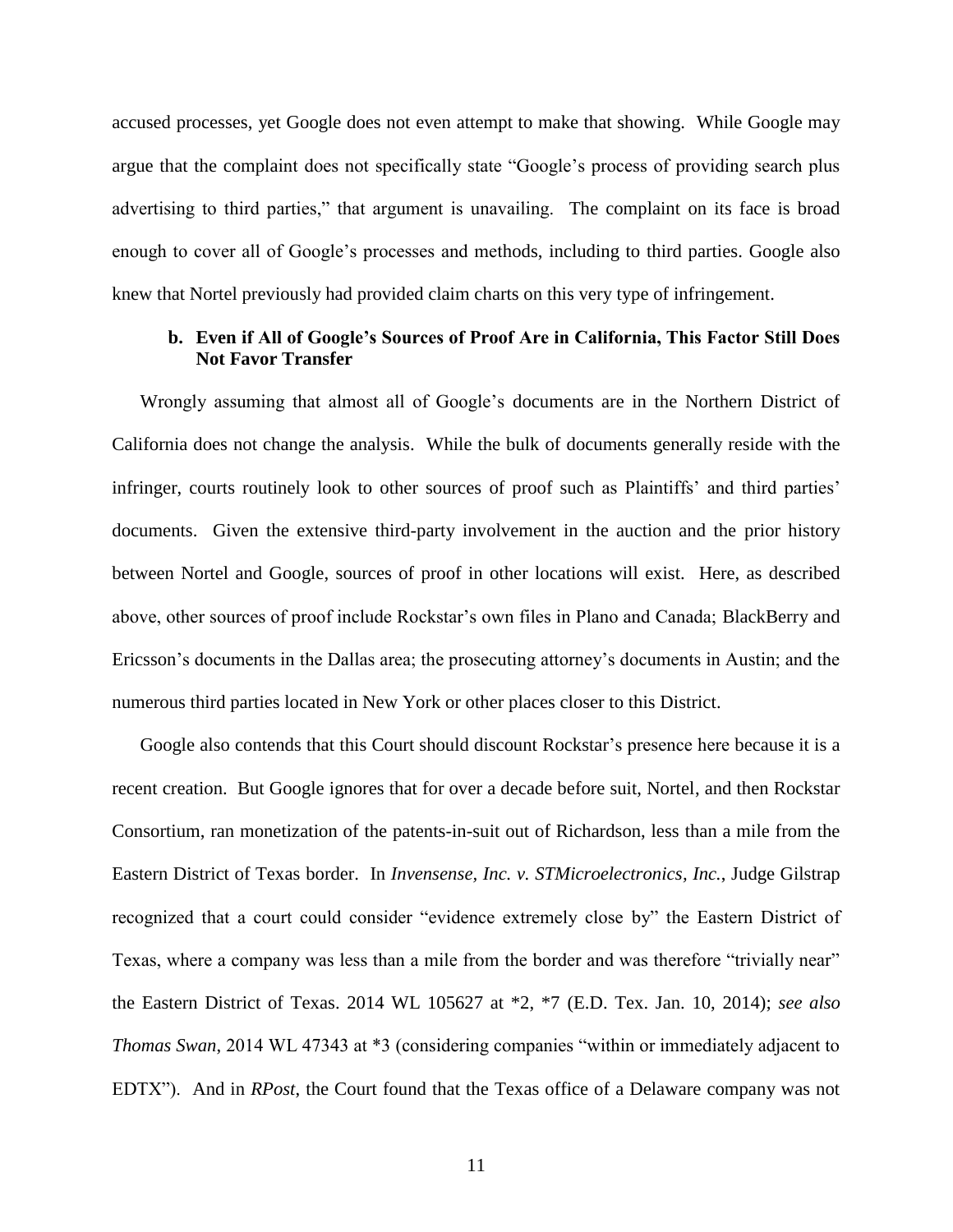an artifact of litigation or ephemeral where the Vice President of Marketing worked in the office, and the office had relevant documents related to marketing and sales information. *RPost*, 2013 WL 4495119 at  $*2$ . Here, Rockstar has multiple witnesses with relevant knowledge who have both lived in the Eastern District of Texas and worked in or "trivially near" the border for years.

## **6. The Availability of Compulsory Process Favors Plaintiffs**

This factor examines the "availability of compulsory process to secure the attendance of nonparty witnesses." *Thomas Swan*, 2014 WL 47343 at \*2. Here, the analysis cuts decisively in Plaintiffs' favor. Google relies almost exclusively on its self-identified prior art witnesses. But the prior art witnesses are all over the country, with at least one prior art witness living in the Dallas area within the absolute subpoena power of this Court. Exh. 15. More fundamentally, as Judge Davis has noted, "inventors of prior art rarely, if ever, actually testify at trial," and therefore it is important to examine other categories of witnesses. *PersonalWeb Techs. LLC v. NEC Corp. et al.*, Case No. 6:11-cv-655 (E.D. Tex. Mar. 21, 2013), Dkt. 74 at 16 n.13; *see also RPost*, 2013 WL 4495119 at \*3 (reviewing prior art witnesses but then noting that "most importantly," the inventors were scattered). Google has not even submitted its invalidity contentions. Unless Google can certify that the only prior art on which it will rely is the prior art in its Motion, this Court should further discount its prior art witness identification as gamesmanship designed solely to support its venue argument.

Even taking at face value all of Google's prior art witnesses, this factor favors Plaintiffs. Importantly, the new Federal Rule 45 has clarified that any witness in the Dallas area is subject to this Court's "absolute subpoena power"—for both trial and deposition—because they live or work within 100 miles of the Eastern District border. *Invensense*, 2014 WL 105627 at \*6 n.1; *see also Portal v. IAC*, 2012 WL 3494826 at \*2 (noting that range extends up to 150 miles).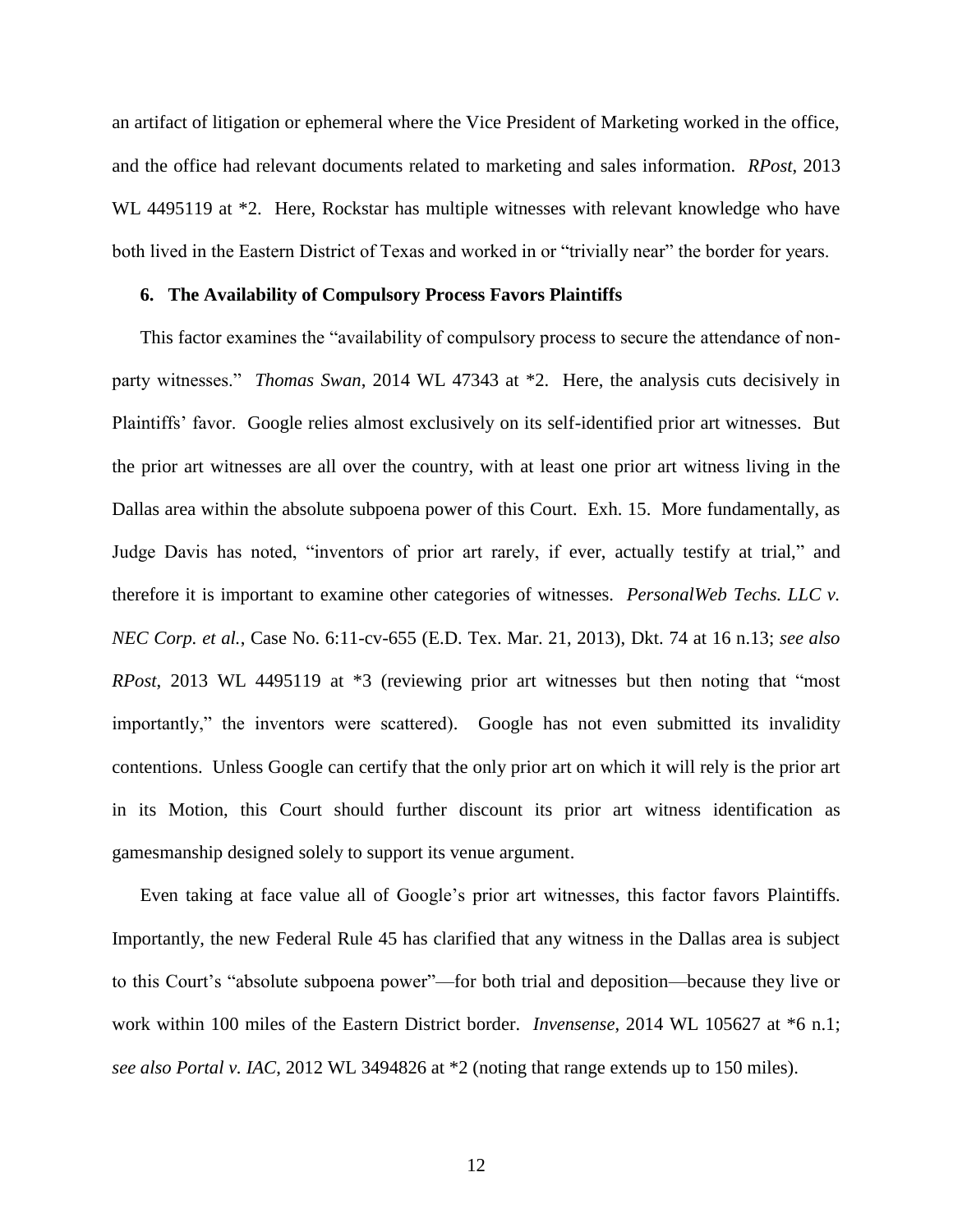The most important third-party witnesses will be (1) the inventors, who live in Eastern Canada; (2) the prosecuting attorneys of the patents-in-suit—the primary one of whom is subject to this Court's trial subpoena power as Google concedes (Motion at 12), while the other is in Florida; (3) the former Nortel employees who worked with the patents-in-suit, most of whom are either in the Dallas area or Eastern Canada and none of whom is in the Northern District of California; (4) Nortel and its auction advisers, who are in New York or Chicago; and (5) the equity holders of Rockstar, only one of whom is in California while two are in the Dallas area. In sum, the availability of compulsory process strongly favors keeping the action here.

### **7. The Cost of Attendance for Willing Witnesses Favors Plaintiffs**

"The convenience of the witnesses is probably the single most important factor in a transfer analysis. While the Court must consider the convenience of both the party and non-party witnesses, it is the convenience of non-party witnesses that is the more important factor and is accorded greater weight in a transfer of venue analysis." *N5 Techs., LLC v. Bank of America, N.A.*, 2014 WL 558762 at \*3 (E.D. Tex. Feb. 10, 2014) (Payne, J.). Google does not identify any third-party witness who would be "willing" to testify at trial. Motion at 9-10. Thus, as a threshold matter, Google again fails with respect to third-party witnesses. Here, the inventors of the patents-in-suit who live in Eastern Canada should be contacted through counsel for Plaintiffs. Powers Dec. ¶ 27. In addition, Plaintiffs' willing third-party witnesses include Nortel's former Deputy IP Counsel who lives in the District and Bruce Garlick, the prosecuting attorney whom Google cites 30 times in its answer. Powers Dec. ¶ 27; Hearn Dec. ¶ 2. The Eastern District of Texas also is more convenient for the equity investors of Rockstar. Google admits that these witnesses are relevant, Motion at 10, but ignores the two companies whose U.S. headquarters are in Dallas and the one on the East Coast.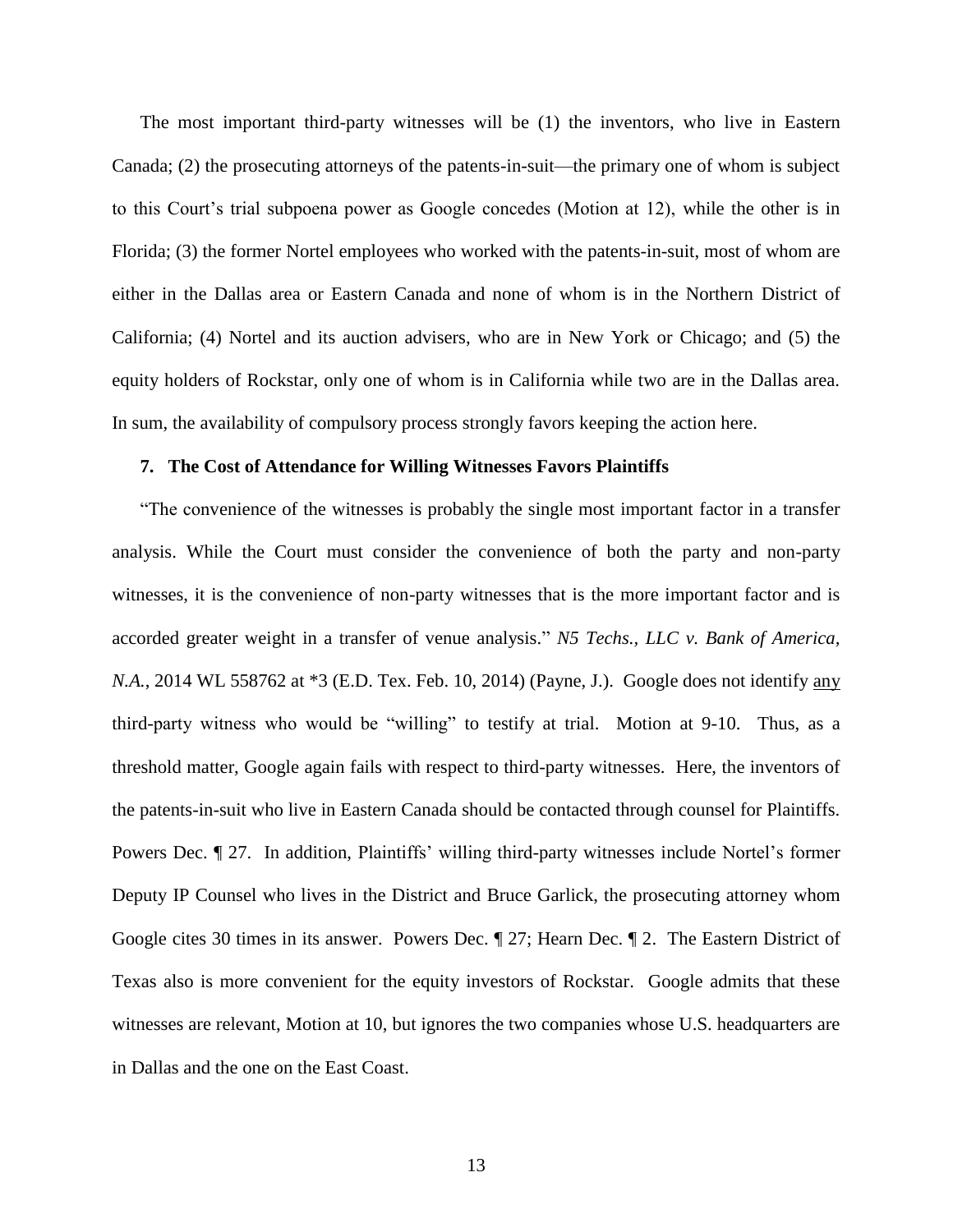Looking at this factor more broadly across all third-party witnesses also cuts against transfer. The prior art witnesses in fact are distributed throughout the country. Exh. 13. Third-party witnesses with relevant knowledge about Nortel's licensing are in Texas and Eastern Canada. The third parties involved in the auction are primarily on the East Coast, including Google's former head of patents, and one is in Chicago. Applying the 100-mile rule to the third parties demonstrates that this venue is more convenient. At a minimum, this factor is neutral. *See also Thomas Swan*, 2014 WL 47343 at \*4 (factor neutral since non-party witnesses "spread across the country, including some in California and Texas").

Weighing the parties' respective burdens does not help Google either. As discussed extensively above, Google has not identified where its own witnesses with relevant knowledge reside, and many appear to be in India or New York—both of which counsel against transfer. Google also has an office in the Eastern District of Texas. Plaintiffs, by contrast, have no ties to the Northern District of California. Rockstar employees with relevant knowledge live and work in this District, and it is also significantly more convenient for those employees who are homebased (primarily on the East Coast) and regularly commute to the Eastern District of Texas.

## **8. The Judicial Economy Factor Favors Plaintiffs and At a Minimum is Neutral**

While Google argues that this factor is neutral, this factor favors Plaintiffs. This case is one of eight filed by Rockstar Consortium as Plaintiff on the same day and that are pending in this District. *See* Case Nos. 2:13-cv-894, 895, 896, 898, 899, 900, and 901. In addition, a whollyowned subsidiary of Rockstar Consortium, Constellation Technologies, has filed two additional cases here. *See* Case Nos. 2:13-cv-1079, 1080. While these cases involve different patents and technologies from the instant action, they will call for common information on the circumstances of the auction as well as the corporate structure of Rockstar. Powers Dec. ¶ 28.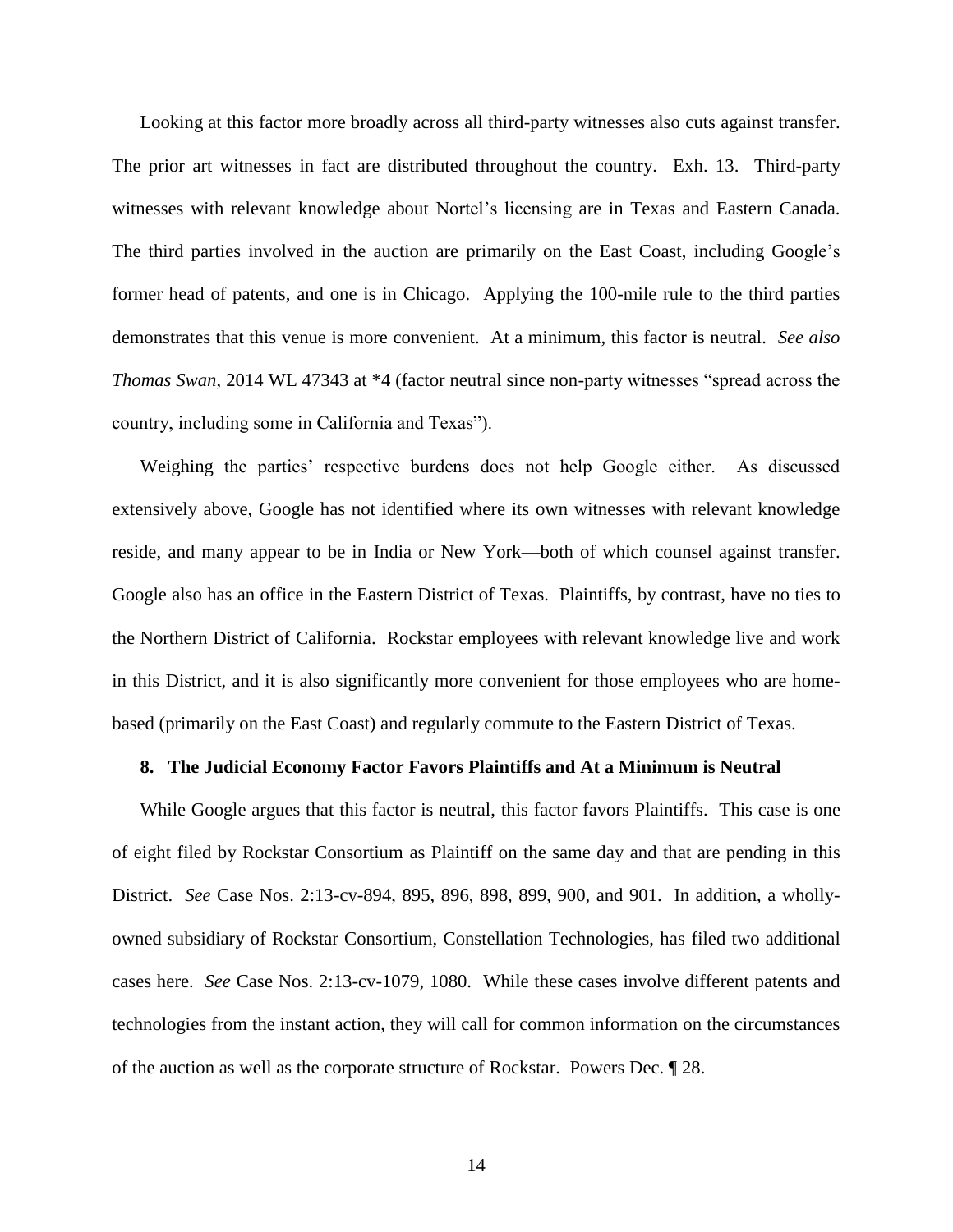## **C. Public Interest Factors**

## **1. Court Congestion and Time to Trial Favors Transfer**

Google concedes that time to trial in the Eastern District of Texas is almost six months shorter, stating that the average time to trial in the Eastern District is 2.19 years (a little over 26 months) while in California it is 2.72 years (32.5 months). Motion at 15. This Court has found that even smaller differences counsel against transfer. *TQP Dev., LLC v. Yelp Inc.*, 2013 WL 5450309 at \*6 (E.D. Tex. Sep. 30, 2013) (Payne, J.). But the actual difference here likely is closer to a year or more. The most recent docket control orders from this Court have set trials at 20 months or less from filing. *See* Case No. 2:13-cv-00378-JRG-RSP at Dkt. 1 & 30 (filed May 3, 2013; trial 18 months later); Case No. 2:13-cv-551-JRG at Dkt. 1 & 29 (filed July 19, 2013; trial 19.5 months later). Thus, this factor counsels against transfer.

## **2. The Local Interests Are At a Minimum Neutral, as are the Final Two Factors**

While Google maintains that this factor favors transfer, it overlooks the significant contacts that Rockstar and Nortel's former employees have with the Eastern District of Texas. Many of Rockstar's witnesses have lived in or near the Eastern District for years. *See also Thomas Swan*, 2014 WL 47343 at \*5 (factor neutral because one party "likely has witnesses and evidence in EDTX, so citizens in EDTX likewise have an interest in adjudicating the dispute"); *Invensense*, 2014 WL 105627 at \*7 (factor neutral because parties "located either in or trivially near both districts"); *TQP*, 2013 WL 5450309 at \*6 (factor neutral because infringement nationwide).

Plaintiffs agree with Google that the remaining two public interest factors—familiarity of the forum with the governing law and the avoidance of conflicts of laws—are neutral.

### **IV. Conclusion**

For all the foregoing reasons, this Court should deny Google's Motion to Transfer.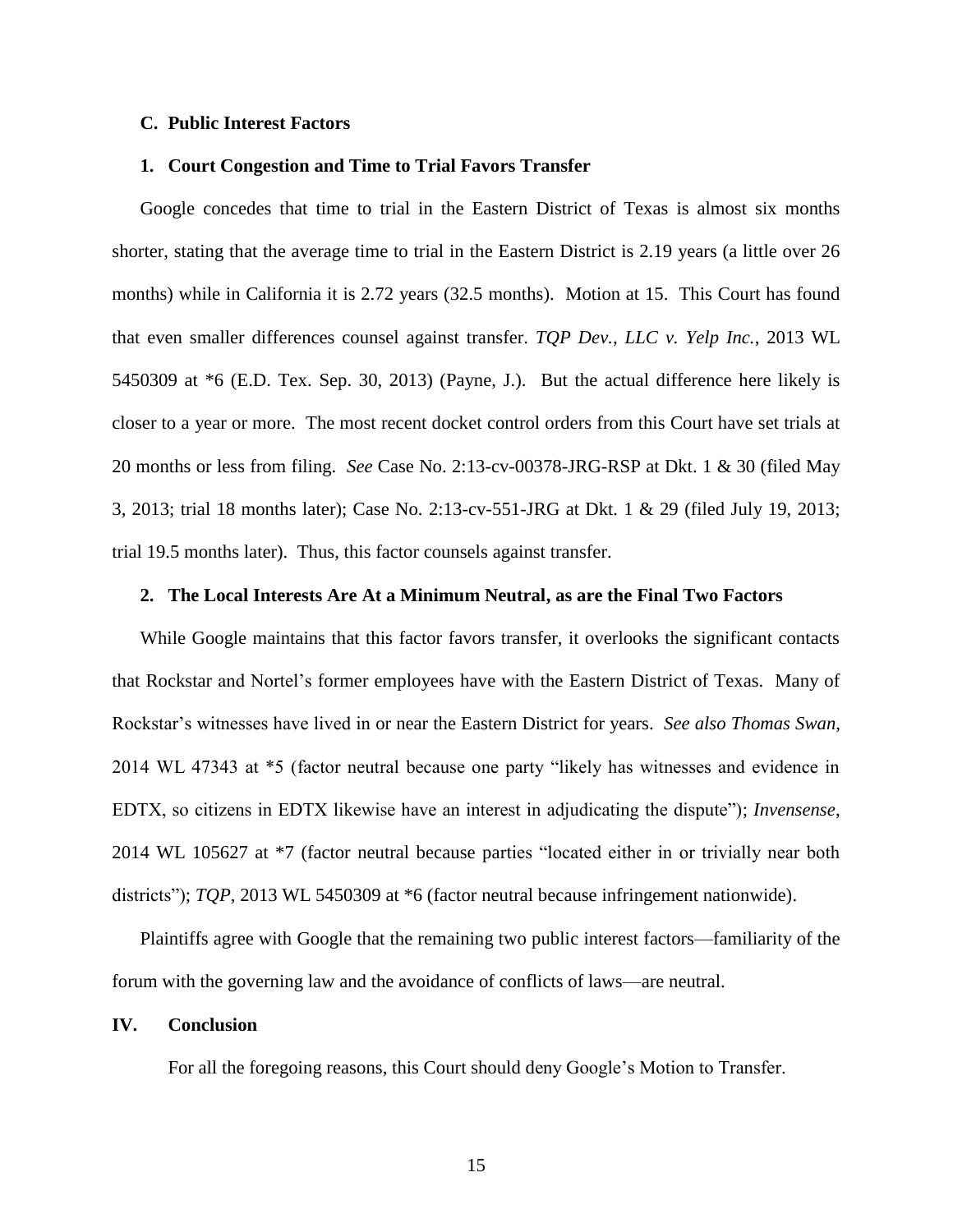By: */s/ Justin A. Nelson*

Max L. Tribble, Jr. – Lead Counsel State Bar No. 20213950 Alexander L. Kaplan State Bar No. 24046185 John P. Lahad State Bar No. 24068095 Shawn Blackburn State Bar No. SUSMAN GODFREY L.L.P. 1000 Louisiana Street, Suite 5100 Houston, Texas 77002 Telephone: (713) 651-9366 Facsimile: (713) 654-6666 [mtribble@susmangodfrey.com](mailto:mtribble@susmangodfrey.com) [akaplan@susmangodfrey.com](mailto:akaplan@susmangodfrey.com) [jlahad@susmangodfrey.com](mailto:jlahad@susmangodfrey.com) [sblackburn@susmangodfrey.com](mailto:sblackburn@susmangodfrey.com)

Justin A. Nelson, State Bar No. 24034766 Parker C. Folse, III, WA State Bar No. 24895 SUSMAN GODFREY L.L.P. 1201 Third Ave, Suite 3800 Seattle, Washington 98101 Telephone: (206) 516-3880 Facsimile: (206) 516-3883 [jnelson@susmangodfrey.com](mailto:jnelson@susmangodfrey.com) [pfolse@susmangodfrey.com](mailto:pfolse@susmangodfrey.com)

T. John Ward, Jr., State Bar No. 00794818 WARD & SMITH LAW FIRM P.O. Box 1231 Longview, TX 75606-1231 Telephone: (903) 757-6400 Facsimile: (903) 757-2323 [jw@wsfirm.com](mailto:jw@wsfirm.com)

*Attorneys for Rockstar Consortium US LP and NetStar Technologies LLC*